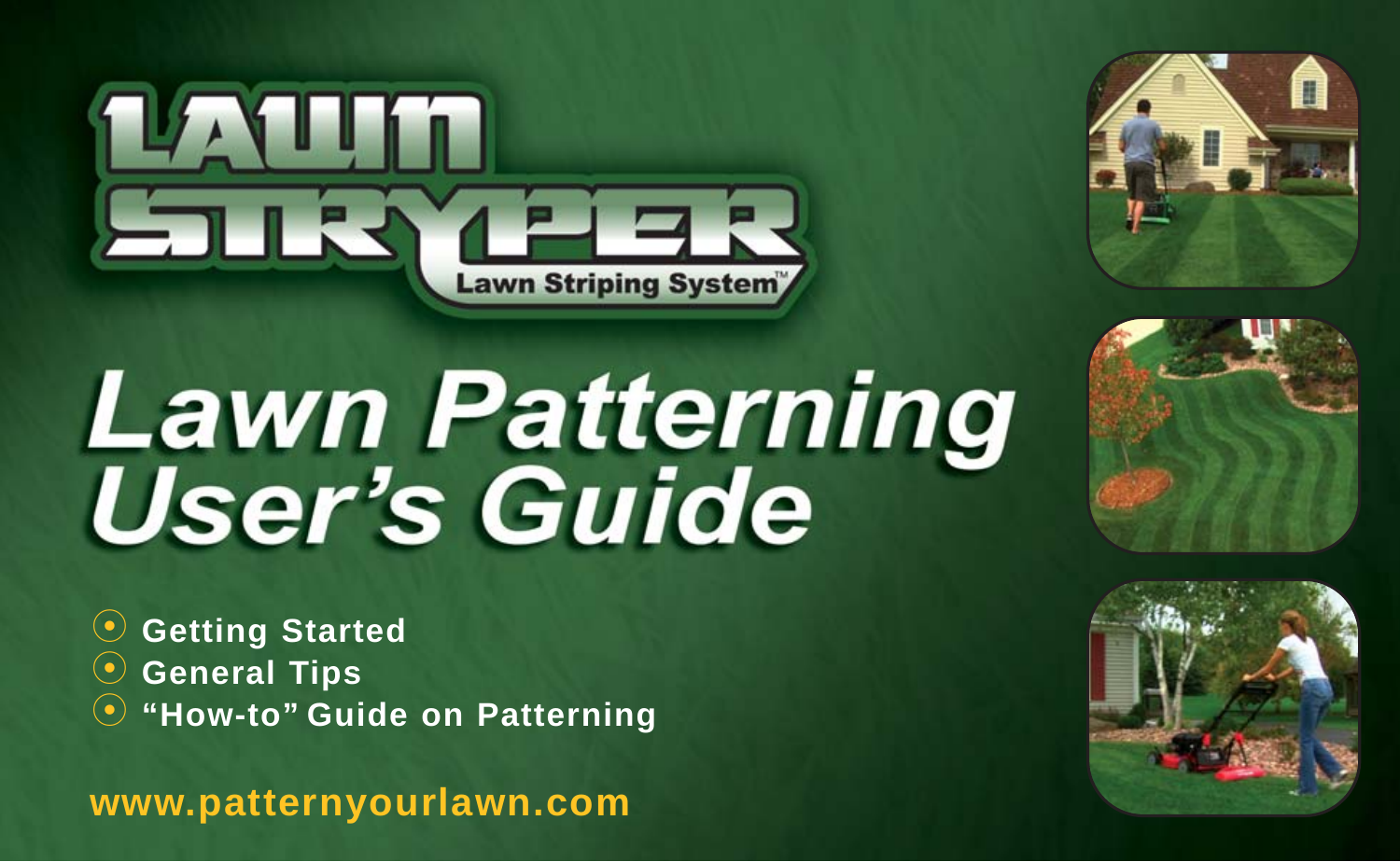**CONGRATULATIONS on your purchase of the** *Lawn StryperTM***, a** S&B Lawn Systems, Inc. product. The *Lawn Stryper<sup>™</sup>* is designed **to easily and safely attach to most walk-behind, self-propelled and** push-type lawn mowers. When used properly, the *Lawn Stryper<sup>™</sup>* **attachment will allow you to pattern your lawn just like the pros do at golf courses, landscape firms and major league ballparks.**

**Prior to creating your new** *Lawn StryperTM* **eye-popping, people stopping lawn art, make certain to read and understand all of the instructions in the Owner's Manual. You are responsible for proper product use and safety.**

**For great** *Lawn Stryper<sup>™</sup>* **patterns, grass tips, product registration, contact information and more visit www.patternyourlawn.com**

**BEFORE AFTER**

**S&B Lawn Systems, Inc. thanks you for your purchase and we wish you and your patterned lawn much happiness for years to come.** 



S&B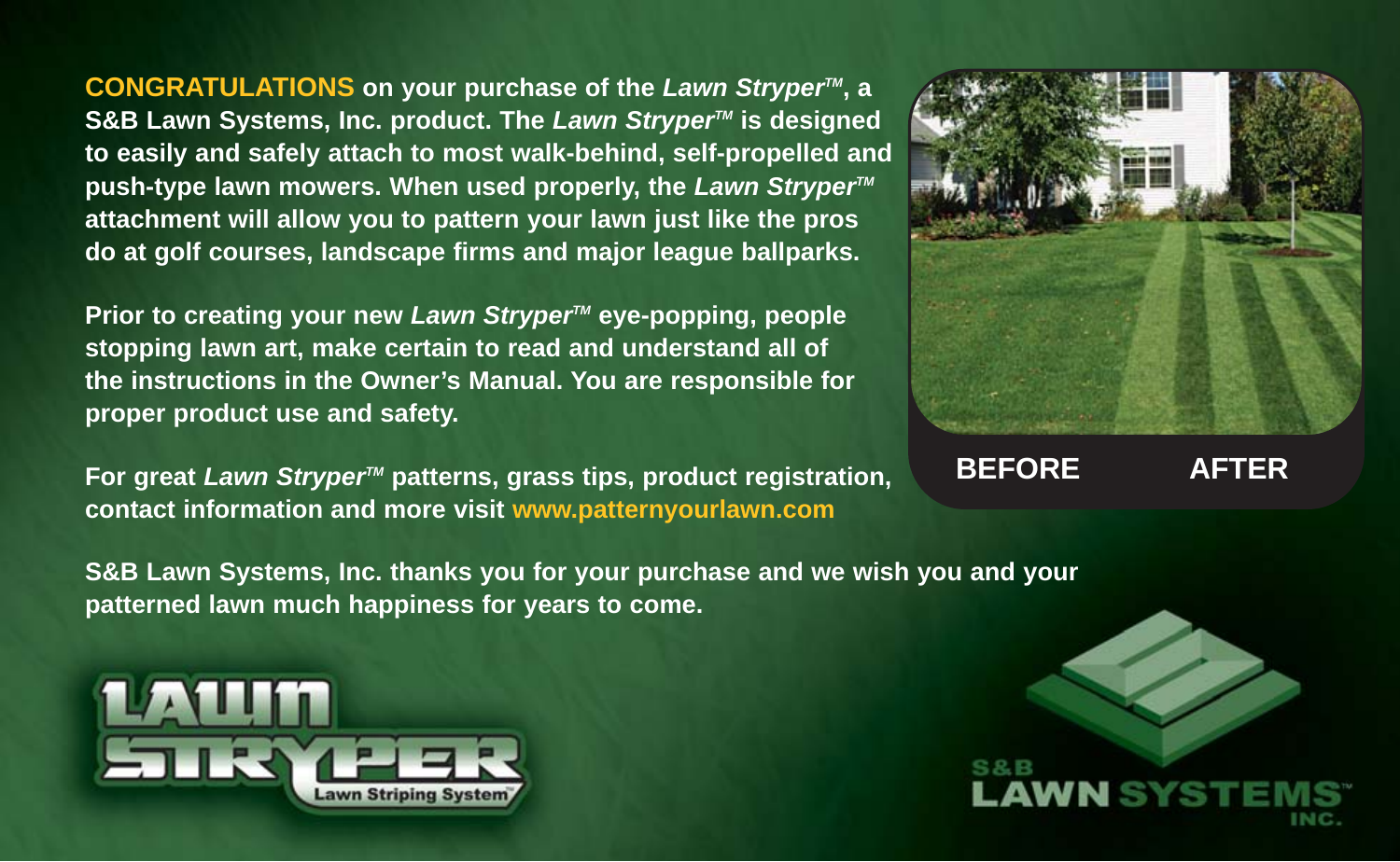# **GETTING STARTED**

## **Double check**



**CAUTION: Do not assemble, disassemble, attach, inspect, or adjust the** *Lawn StryperTM* **attachment while the mower is running. SHUT OFF THE MOWER before performing any of these actions.**

- **Roller fills with approx. 16 to 20 lbs. of dry sand.**  $\bigodot$
- **DO NOT place clamp system over any type of existing wires/cables that may be present on lawn mowers handlebars.**  $\bigodot$
- **Make certain that stride does not impede with the roller assembly.**  $\bigodot$
- **Make certain the** *Lawn StryperTM* **attachment is adjusted to the correct height, width and angle.**  $\bigodot$
- **Make certain all clamps, tubes and screws are secure.**  $\bigodot$

**Tip:** Additional width, height and angle adjustments may need to be made based upon personal preference. Refer to Owner's Manual.

Go ahead and pattern your lawn like the pros with the *Lawn StryperTM*!

## **Ideal height adjustment for your lawn mower. 3"-4"**





## **www.patternyourlawn.com**

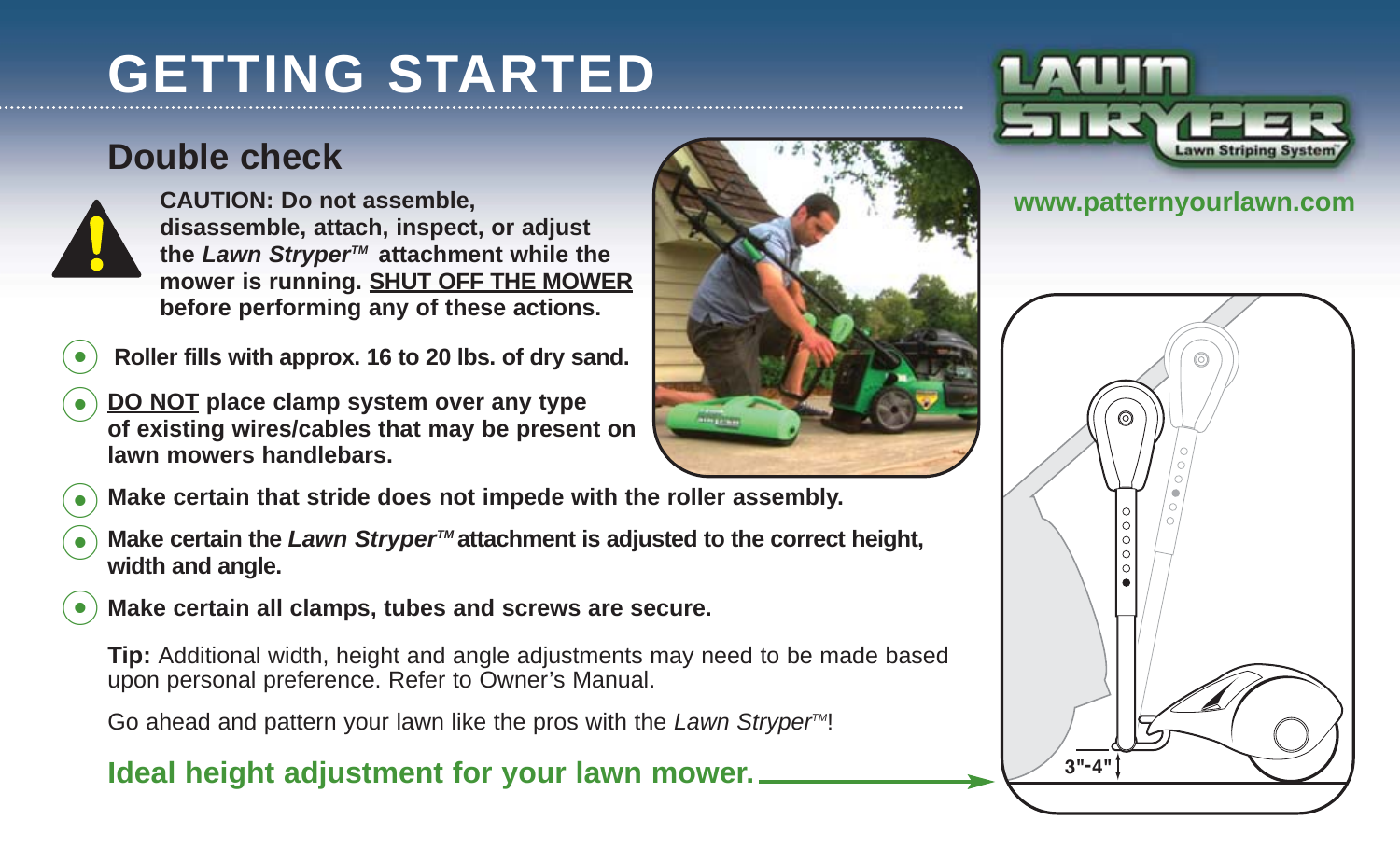# **GENERAL TIPS:**

- Cut perimeter once or twice (2 passes recommended) of grass plot. Doing so will allow for a consistent turning area and clean visual pattern. If obstructions will allow for a consistent turning area and clean visual pattern. If obstructions such as fences, retaining walls, driveways, walkways, curbs, ditches, etc. are located on the perimeter, simply remove (make certain mower is turned off) **Lawn Stryper**<sup>™</sup> roller assembly only from hitch system for the perimeter cut. Once done, simply attach (make certain mower is off) the roller assembly to hitch system for a clear patterning path.
- $\mathbf{Q}$  $\ddot{\odot}$

Change mowing patterns and designs every few weeks.

It is beneficial to have a healthy lawn in order to maximize the benefits of the *Lawn StryperTM*.

- Keep your lawn mower's blade sharp. A dull blade can cause a 'scalping' of your grass. 'Scalped' grass can be more susceptible to stress and disease. **Refer to your lawn mower manufacturer's operating instructions, recommendations and warnings when removing, sharpening or attaching a blade.**  $\bigodot$
- $\bigodot$ 
	- Use the "1/3 Rule" Do not cut off more than one-third, of the height, of your grass at a time. Cutting 'too' short may cause undo stress 'on' your lawn.
- Do not mow under extreme heat or sun.  $\overline{\mathbf{O}}$
- Try not to mow grass when wet. Doing so may cause a 'matting' effect.  $\overline{\mathbf{O}}$
- Consider a proper fertilization program.  $\bigodot$
- Consider aerating once a year, usually in late fall. Doing so, among other things, allows air and water to penetrate your lawn's root system.  $\bigodot$

**For additional lawn care tips and patterns visit patternyourlawn.com**



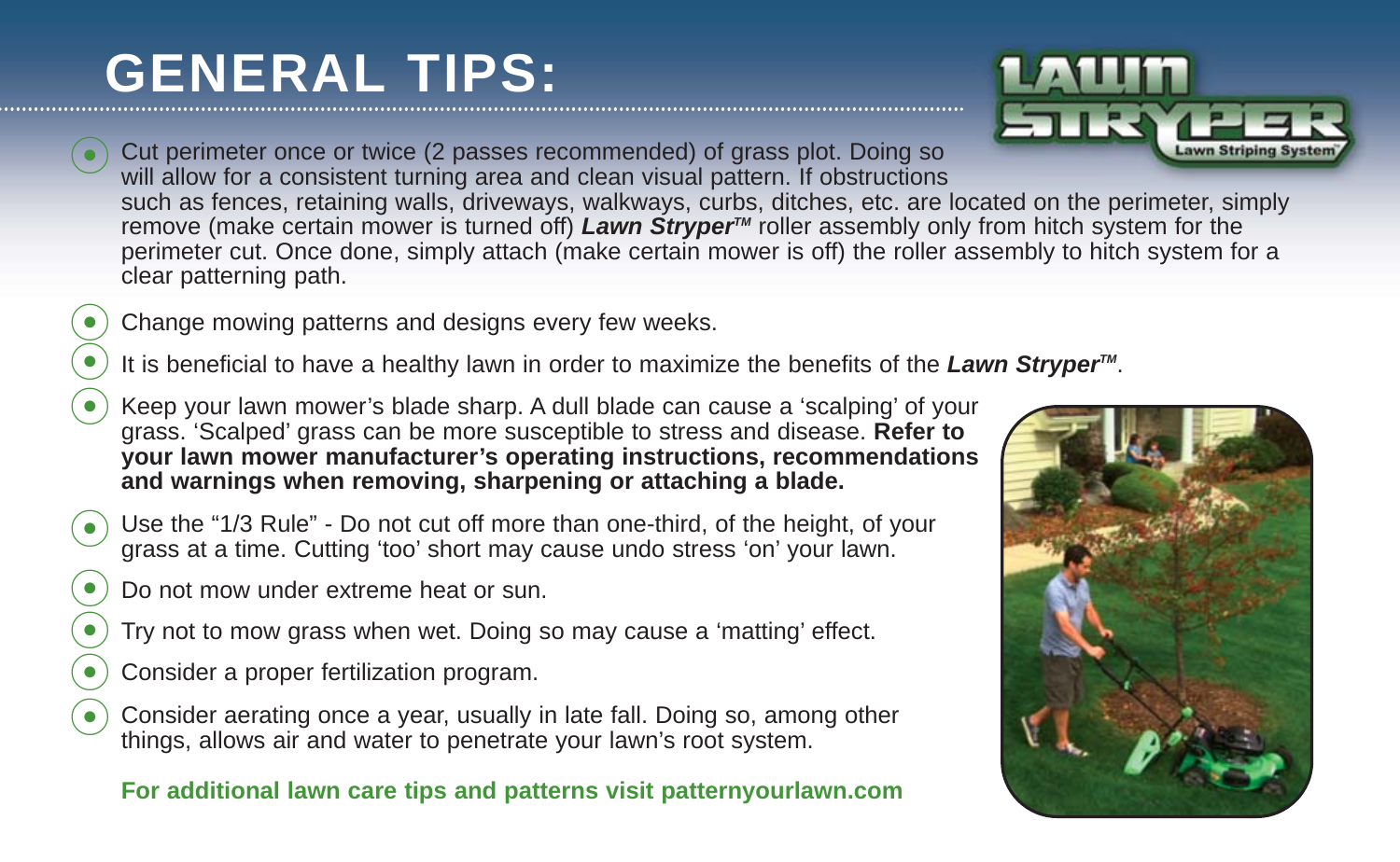# **STRAIGHT PATTERN**





## **START www.patternyourlawn.com**

## **To Begin:**

Cut perimeter of lawn, once or twice, with or without the *Lawn Stryper<sup>™</sup>* roller assembly attached. Once perimeter cut is complete, attach *Lawn Stryper™* roller assembly if necessary, and decide on position. Mow/pattern your first 'stripe' while keeping in mind 'line of sight'. Continue to align other 'stripes' with the original.

### **Helpful Tip:**

For larger lawns, use a visual marker such as a tree, post or flag pole for reference. Doing so can help ensure proper alignment of patterned lines.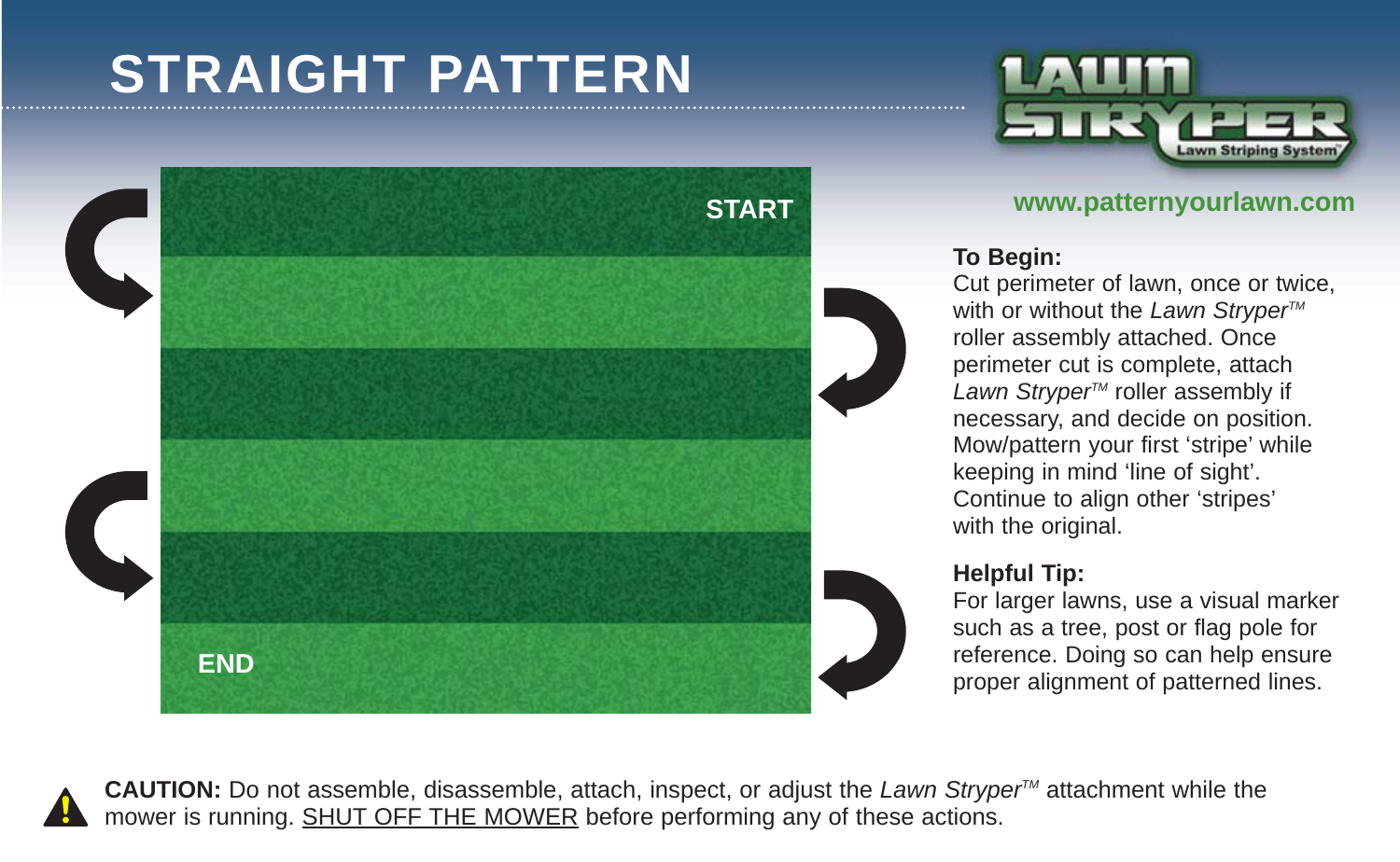# **WAVE PATTERN**





## **www.patternyourlawn.com START**

## **To Begin:**

Cut perimeter of lawn, once or twice, with or without the *Lawn Stryper™* roller assembly attached. Once perimeter cut is complete, attach *Lawn Stryper™* roller assembly if necessary, and decide on position. Mow/pattern your first 'stripe' while keeping in mind 'line of sight'. Continue to align other 'stripes' with the original.

## **Helpful Tip:**

For a smooth wave pattern design, attempt to keep your turns subtle and consistent throughout the design. Visuals markers such as a tree, post or flag pole can also be used as reference points for wave patterns.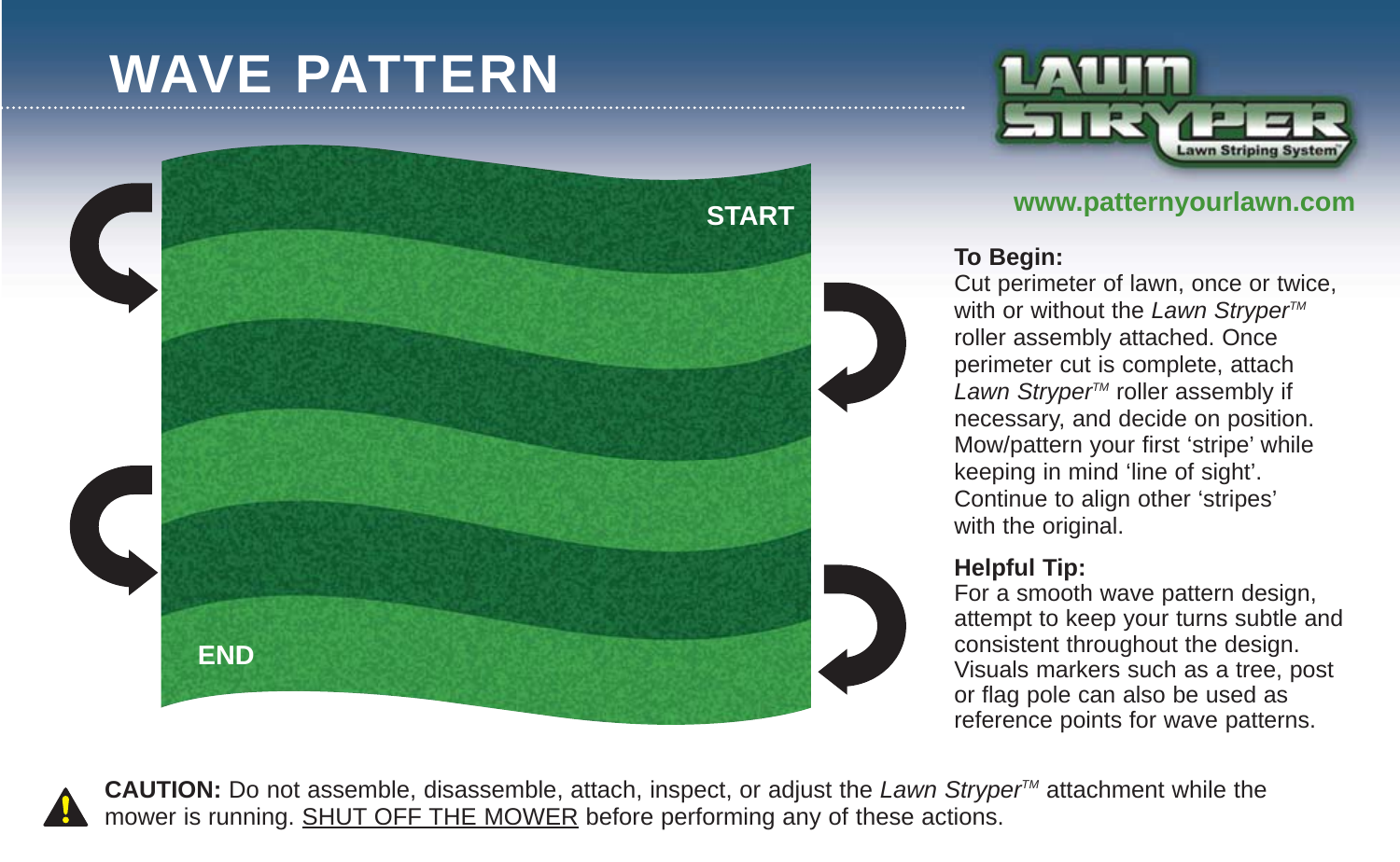## **CHECKERBOARD PATTERN**





#### **www.patternyourlawn.com**

## **To Begin:**

Cut perimeter of lawn, once or twice, with or without the *Lawn Stryper<sup>™</sup>* roller assembly attached. Once perimeter cut is complete, attach *Lawn Stryper<sup>™</sup>* roller assembly if necessary, and decide on position. Mow/pattern your first 'stripe' while keeping in mind 'line of sight'. Continue to align other 'stripes' with the original.

### **Helpful Tip:**

Before you begin, plan your pattern so that both sets of stripes will be positioned diagonally with your intended line of sight. Once Step 1 is completed, proceed to Step 2.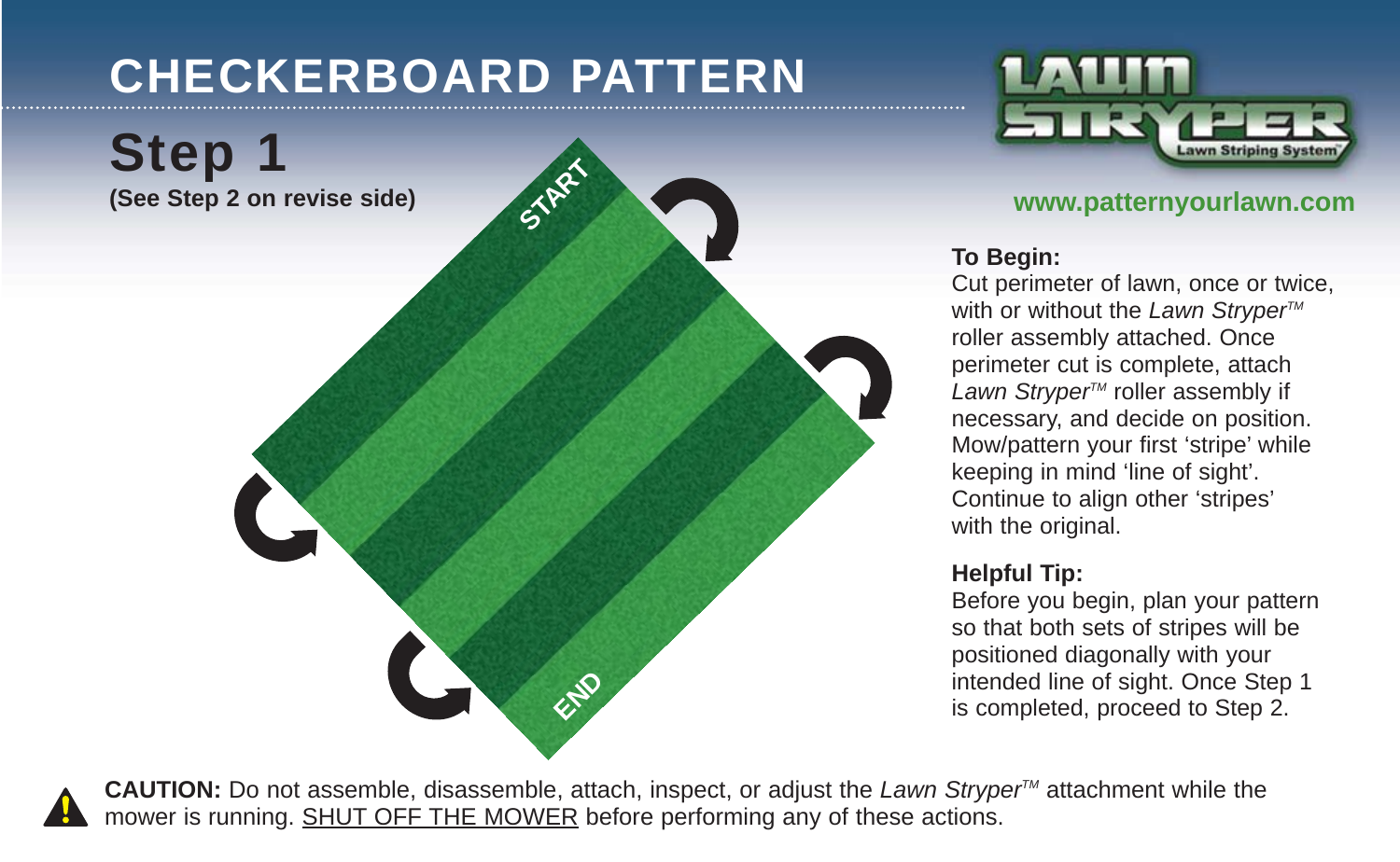## **CHECKERBOARD PATTERN**





#### **www.patternyourlawn.com**

#### **Second Step:**

Your second pass, from an optimal 'line of sight' angle, will be to crisscross over the first patterned rows, creating the 'square' or 'checkerboard' effect.

## **Helpful Tip:**

'Line of sight' is very important to get the most visual impact from the checkerboard pattern. Make certain the 'stripes' are seen diagonally from the main viewpoint of the onlooker.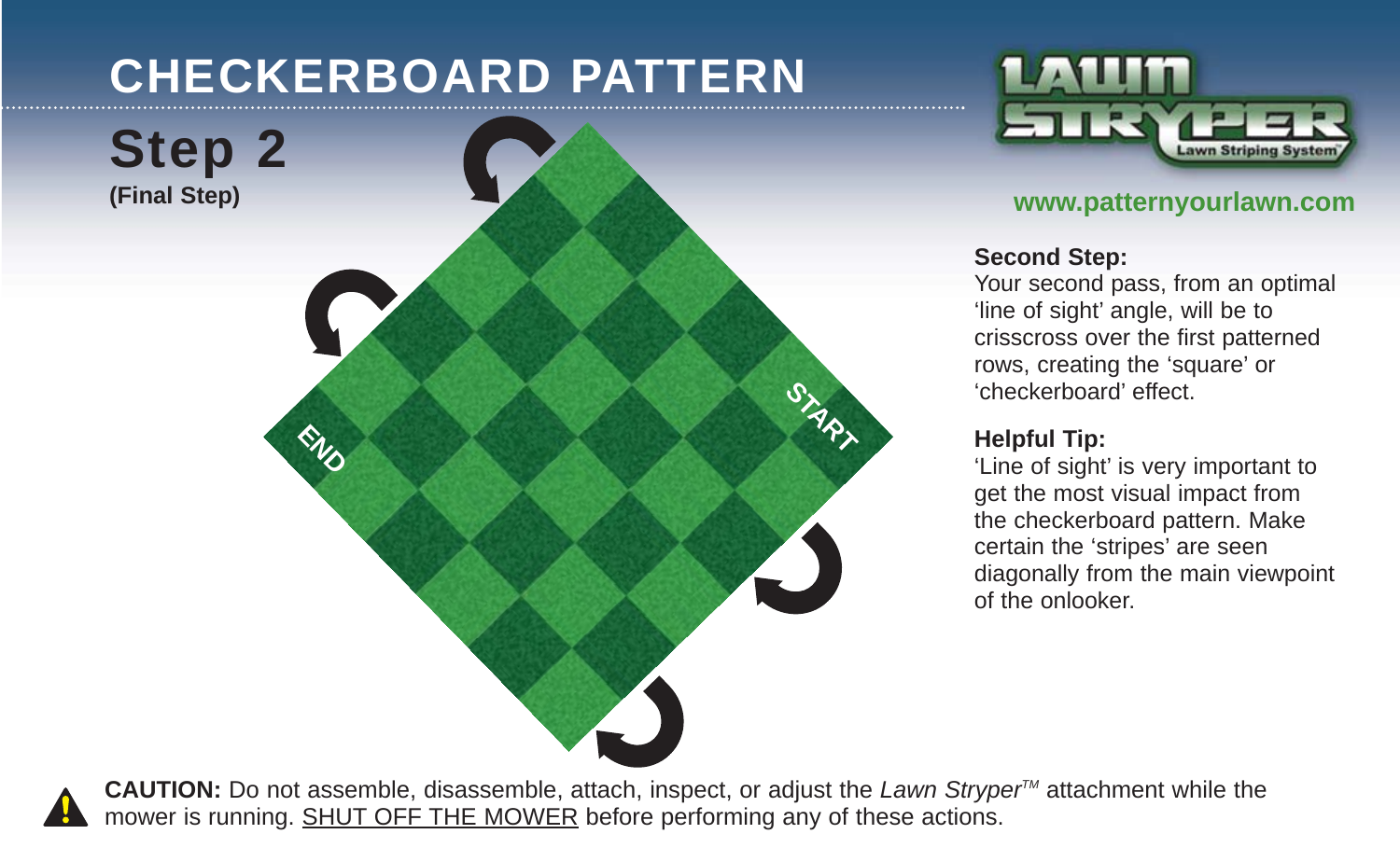## **CIRCLE PATTERN**



#### **www.patternyourlawn.com**

#### **To Begin:**

Start in the inside circle and alternate directions for each circle thereafter.

#### **Helpful Tip:**

This pattern works very well around objects such as trees and flag poles. Consider using such objects as focal points when patterning with the circle design. You can also rake any uneven areas that come up during the turning points into the next circle.